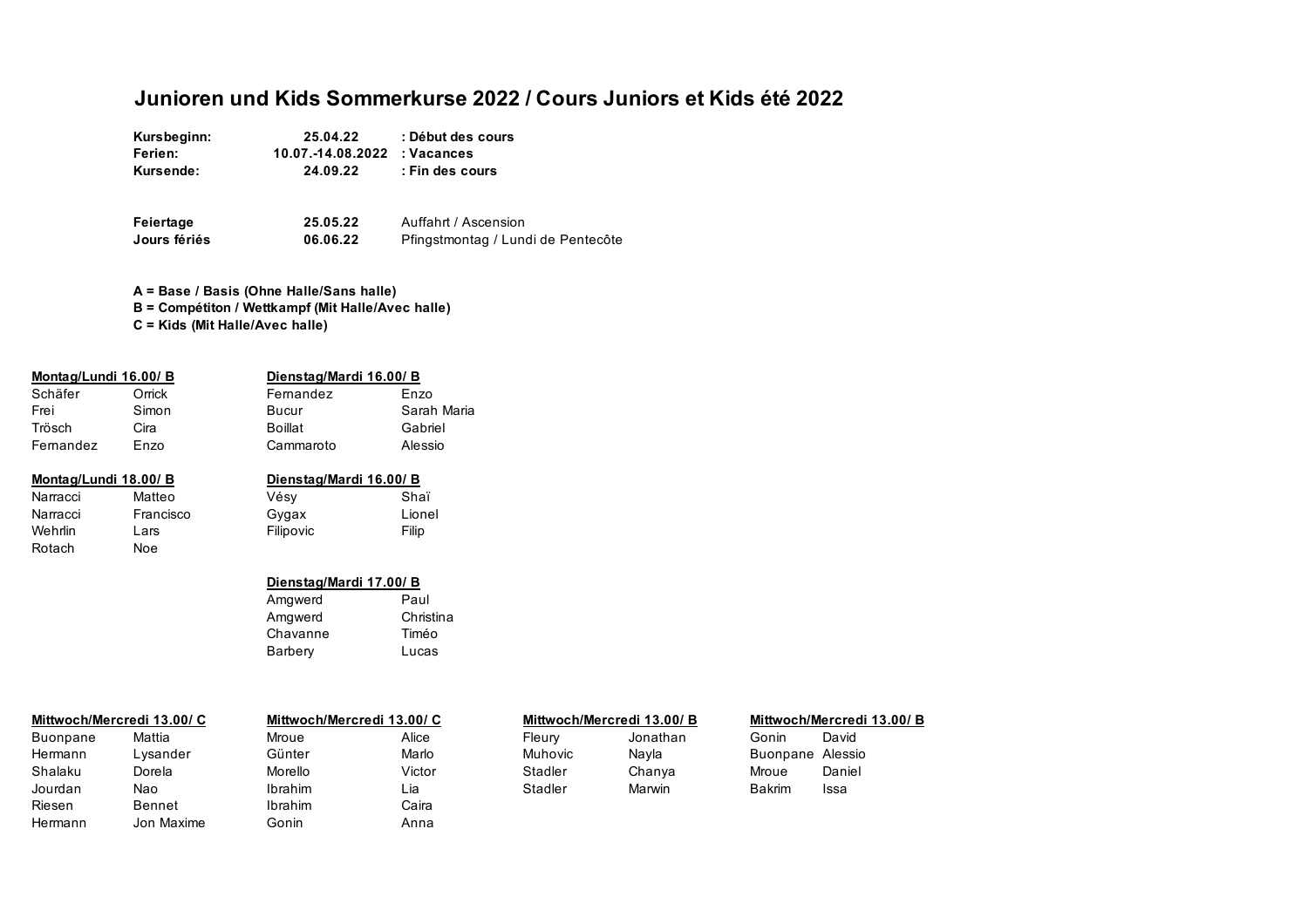| Bron      | ⊨mma   |
|-----------|--------|
| Schmidlin | Elisa  |
| Ferrier   | Mila   |
| Crnogorac | Anna   |
| Sginca    | Maya   |
| Sevinc    | Olivia |
|           |        |

Coletta de Lima Francisco Rebetez Naël

Leuenberger Yannis

| Mittwoch/Mercredi 14.00/ C |       |         | Mittwoch/Mercredi 14.00/B |          | Mittwoch/Mercredi 14.00/B |  |
|----------------------------|-------|---------|---------------------------|----------|---------------------------|--|
| Bron                       | Emma  | Hodgson | Liam                      | Fresco   | Charlotte                 |  |
| Schmidlin                  | Elisa | Wickart | Mav                       | Gigea    | Darius                    |  |
| Ferrier                    | Mila  | Walther | Nico                      | Shabanaj | Lauresea                  |  |
| Crnogorac                  | Anna  | Sainca  | Philipp                   | Relecom  | Rvan                      |  |
| Sainca                     | Mava  |         |                           |          |                           |  |

# **Mittwoch/Mercredi 15.00/ C Mittwoch/Mercredi 15.00/ C Mittwoch/Mercredi 15.00/ B Mittwoch/Mercredi 15.00/ B**

| Guillaume                 | Thiago  | <b>Brunisholz</b> | Pablo          | <b>Brunisholz</b> | Gaston | La Marca | David  |
|---------------------------|---------|-------------------|----------------|-------------------|--------|----------|--------|
| Zamella                   | Simone  | Barth             | Aron           | <b>Brunisholz</b> | lago   | Schori   | Damien |
| Schäfer                   | Vigo    | Jani              | Maverick       | Filipovic         | Filip  | Röösli   | Bryn   |
| Karthigesu                | Saniuth | Löhrmann          | Joa Maximilian | Schaad            | Luca   | Salihu   | Diljon |
| Coletta de Lima Francisco |         | .atifi            | Orsela         |                   |        |          |        |

| Guillaume | Sabina | Guerrini    | Aurelio | Javet  | Oscar       |
|-----------|--------|-------------|---------|--------|-------------|
| Caporale  | Emilia | Ben Mohamed | Younes  | Bucur  | Sarah Maria |
| Hirschi   | Diana  | Fov         | Noe     | Rohrer | Simon       |
|           |        |             |         |        |             |

## **Mittwoch/Mercredi 17.00/ B Mittwoch/Mercredi 17.00/ B Mittwoch/Mercredi 17.00/ B**

| Rorato   | Alessandro | Ngonoi Mballa     | Christiana    | Filipovic | Filip  |
|----------|------------|-------------------|---------------|-----------|--------|
| Mägerle  | Lionel     | Boillat           | ∟ucila        | Mägerle   | Tobias |
| Narracci | Francisco  | Mever             | Arnaud        | Hirschi   | Diana  |
| Narracci | Matteo     | <b>Blandenier</b> | Marie-Colombe | Vésv      | Shaï   |

### **Mittwoch/Mercredi 18.00/ B**

Betschart Sven Ghdir Ramzi Estoppey Gilles

# Narracci Matteo Blandenier Marie-Colombe Vésy Shaï

# **Mittwoch/Mercredi 16.00/ B Mittwoch/Mercredi 16.00/ B Mittwoch/Mercredi 16.00/ B**

| Estoppey  | UIIIUS                   |                           |         |                |                           |                               |                          |
|-----------|--------------------------|---------------------------|---------|----------------|---------------------------|-------------------------------|--------------------------|
|           | Donnerstag/Jeudi 16.00/B | Freitag/Vendredi 14.00/ C |         |                | Freitag/Vendredi 14.00/ C |                               | Freitag/Vendredi 14.00/B |
| Fov       | Jamie                    | Gonin                     | Anna    | Gonin          | David                     | Ivadurai                      | Emely Keesha             |
| Bao       | Léanne                   | Lübbe                     | Lars    | Lübbe          | Lars                      | Müller                        | Louis                    |
| Eberhard  | Kilian                   | De Menezes                | Elias   | De Meneze Noah |                           | Martinez V <sub>1</sub> Sofia |                          |
| Ferracuti | Dana                     | Veri                      | Samuele | Veri           | Francis                   | Chavanne Liam                 |                          |
|           |                          | Ponthieux                 | Maël    |                |                           |                               |                          |

| Philipp |  |
|---------|--|
|         |  |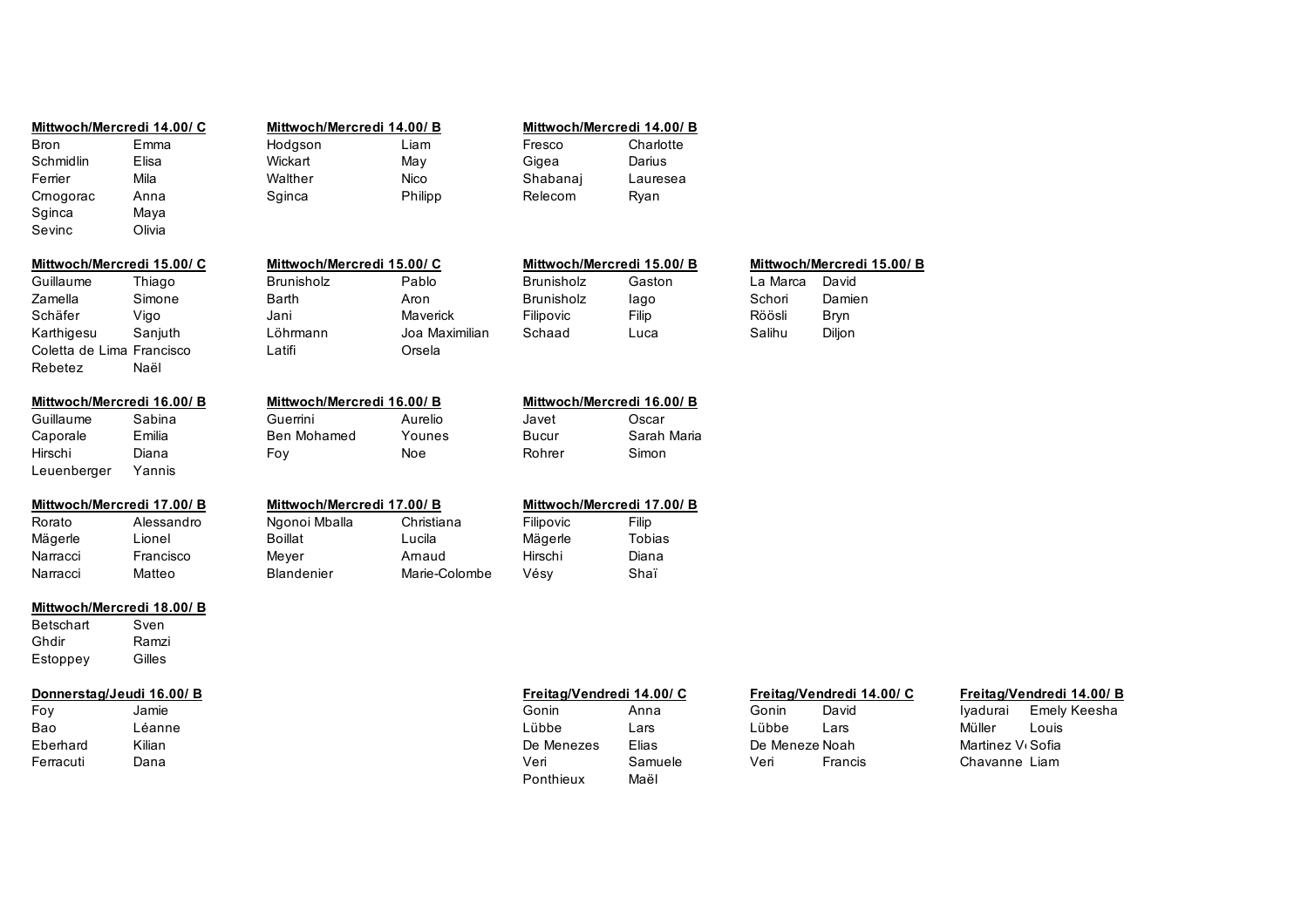### **Donnerstag/Jeudi 17.00/B Donnerstag/Jeudi 17.00/B**

### **Donnerstag/Jeudi 18.00/B** De Cet Dünya

Hofstetter Josh Al-Ubaidy Amin Spanyar Raphael **Freitag/Vendredi 16.00/ B Freitag/Vendredi 16.00/ B** Marti Michael Guillaume Sabina Darnstedt Sebastian

### **Donnerstag/Jeudi 19.00/B Caporale** Emilia Ben Moham Younes

Faustmann Fiona Arjoja Albina Brunisholz Iago Wenger Lucien KrähenbühlLionel

# Odermatt Rebecca Filipovic Filip **Freitag/Vendredi 15.00/ C Freitag/Vendredi 15.00/ B Freitag/Vendredi 15.00/ B** Darnstedt Sebastian Keller Raul Guillaume Thiago Gigea Darius Gloor Nick Simon Baggio Nando Mansfield Fritz Andersson Yannik Anani Nico Penchev Kaloyan

Mühlheim Josua Dalla Bona Lias Shalaku Dorela Mathys Luc Andersson Filip Hiegel Ethan Gobat Emil Keller Leon Baftiu Eduina

| <b>FIGILAY VEHUIGUI IJ.</b> |        |
|-----------------------------|--------|
| Gigea                       | Darius |
| Anani                       | Nico   |
| Mathys                      | Luc    |
|                             |        |

Mansfield Fritz Bernhard Cloé Probst Elio Mühlheim Josua

Vorpe Florian Comamala Mateo Bourdeau Alix Gerber Benoît Porteiro Savannah Wälchli Jesaja Wenger Arthur Rickli Timotey

Zaugg Lisa Gugger Quentin Fresco Victoria Bosshard Nils Käsermann Louis Grotz Michael Comamala Mateo Porteiro Savannah Clénin Billy Al-Ubaidy Karar Gerber Benoît Hofstetter Josh

|           | Frenag/vendredi 16.00/ |
|-----------|------------------------|
| Darnstedt | Sebastian              |

### Gurtner Auréane **Freitag/Vendredi 17.00/B Freitag/Vendredi 17.00/B Freitag/Vendredi 17.00/ B**

### **Freitag/18.00/B mit Tournus Freitag/Vendredi 18.00/B Freitag/Vendredi 18.00/B**

# Terzini Gionatan Köhli Enea Kocahal Denis Rohrer Simon Soldera Yasmine Odermatt Rebecca

Crnogorac Anna Muhovic Nayla Comamala Rafael Selmani Tuana

# **Samstag/Samedi 09.00/ C Samstag/Samedi 09.00/ C**

# **Samstag/Samedi 10.00/ A**

Romano Sofia Martinez Velarde Sofia Hodgson Liam Iyadurai Emely Keesha